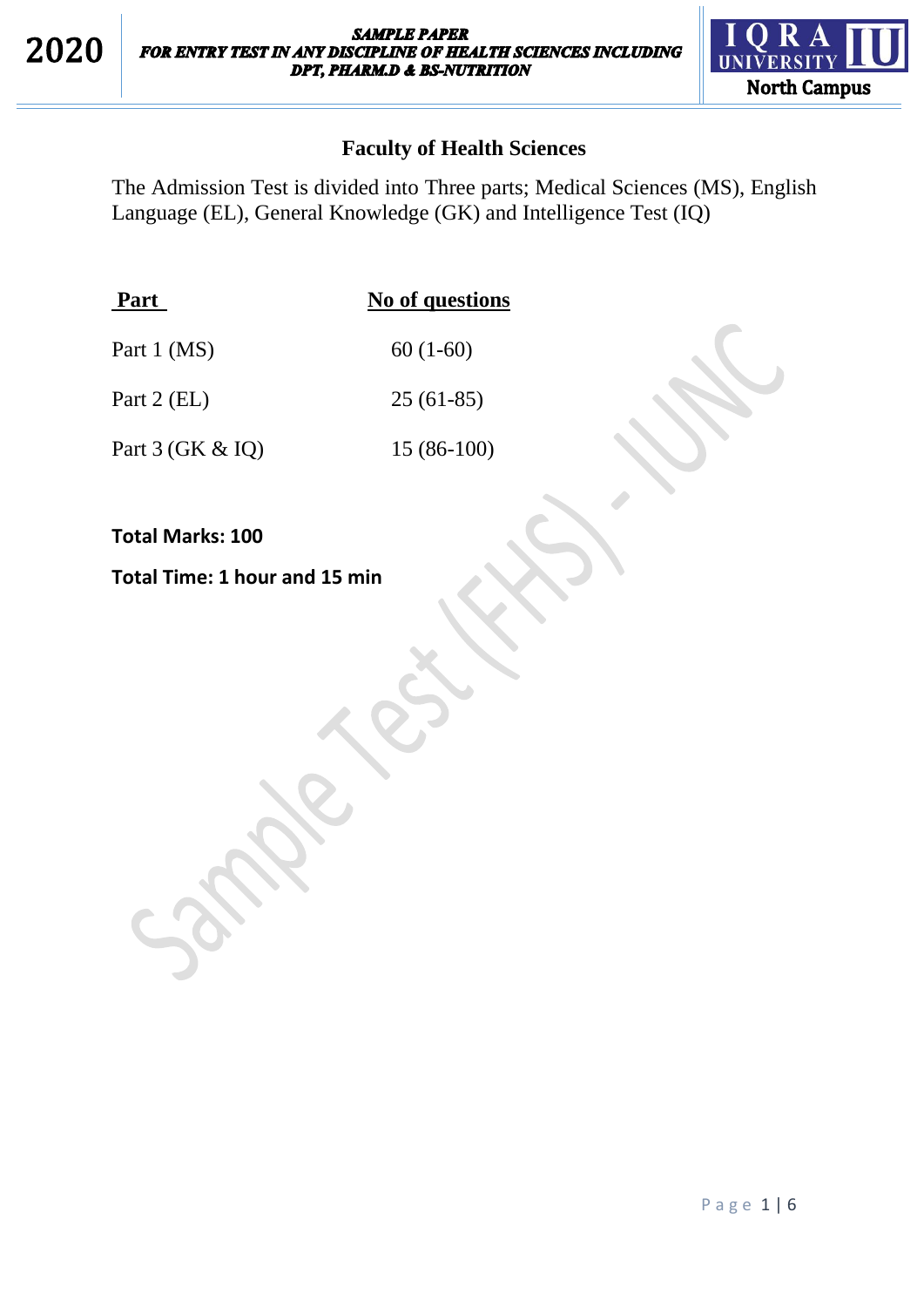

### **Part I - Medical Sciences** (Including Biology, Physics & Chemistry)

- 1. Pulse pressure (pp) is considered the \_\_\_\_\_.
	- a) Difference between the systolic and diastolic pressure
	- b) The sum of the systolic and diastolic pressure
	- c) The inverse of the blood pressure
	- d) Half of the systolic pressure
- 2. What type of cell releases glucagon?
	- a) β cells
	- b) α cells
	- c) plasma cells
	- d) D cells
- 3. What type of cell releases insulin?
	- a) β cells
	- b) a cells
	- c) plasma cells
	- d) D cells

4. What is the approximate pH of Human Blood?

- a) 5.5
- b) 3.5
- c) 7.4
- d) 8.5
- 5. Normal Saline contains:
	- a) 0.1 % NaCl
	- b) 0.9 % NaCl
	- c) 0.5 % NaCl
	- d) 1.5 % NaCl

6. Which of the following is not involved in the biosynthesis of a protein molecule?

- a) Codon
- b) Ribosome
- c) Messenger RNA
- d) Amylase

7. Which of the following Vitamins is not stored in the Liver?

- a) Vitamin A
- b) Vitamin B
- c) Vitamin C
- d) Vitamin D
- 8. Which of the following enzyme breaks down starches to maltose.
	- a) Amylase
	- b) Lipase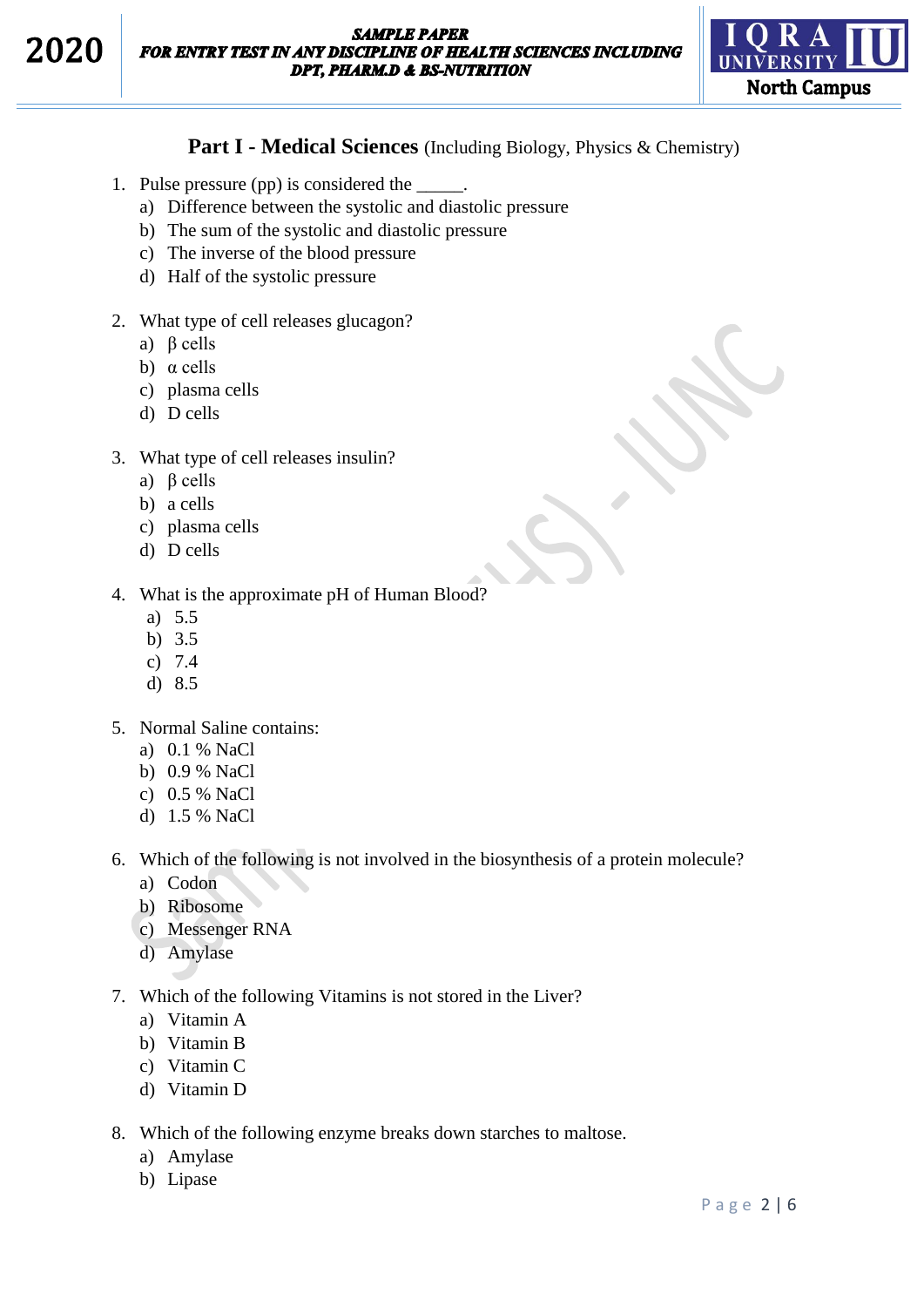2020



- c) Trypsinogen
- d) Pepsin
- 9. Which organic compound is classified as a primary alcohol?
	- a) Ethylene glycol
	- b) Ethanol
	- c) Glycerol
	- d) 2-butanol
- 10. Given the reaction:  $C_2H_2 + 2H_2 \rightarrow C_2H_6$ 
	- a) This reaction represents:
	- b) Substitution
	- c) Addition
	- d) Esterification
	- e) Saponification
- 11. Inorganic Chemical must contain:
	- a) Carbon Atoms
	- b) Lipids
	- c) Vitamins
	- d) None of above
- 12. Retinol is precursor of Vitamin A which is essential for:
	- a) Teeth
	- b) Nose
	- c) Eyes
	- d) Heart
- 13. The point at which the liquid and gases becomes on an equilibrium state is called:
	- a) Melting Point
	- b) Boiling Point
	- c) Freezing Point
	- d) End-Point
- 14. Compared to insulators, metals are better conductors of electricity because metals contain more-free
	- a) Protons
	- b) Electrons
	- c) Neutrons
	- d) Positive ions
- 15. Which statement is consistent with the kinetic theory of ideal gases?
	- a) Molecules transfer energy through collisions.
	- b) Molecules are always stationary.
	- c) The force of attraction between molecules is constant.
	- d) The size of the molecules is large compared to the distance that separates them.

P a g e 3 | 6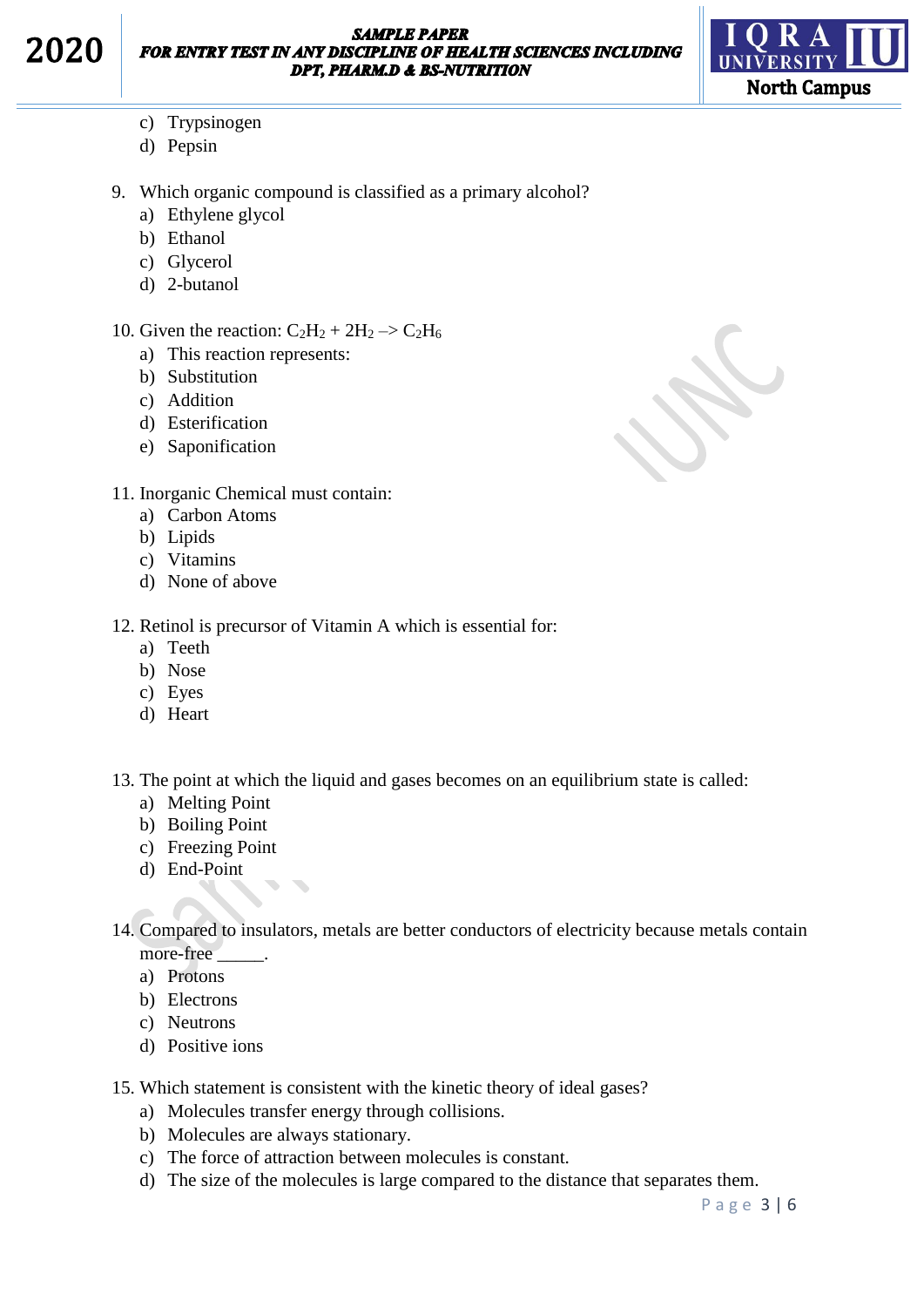

### **Part II – English Language**

- 1. The convicted criminal absconded prior to the sentencing phase of the trial. *Absconded* means…
- a) Touched the jury.
- b) Reported immediately.
- c) Left after discussion.
- d) Departed secretly.
- 2. The old man was benevolent with his fortune. *Benevolent* means…
	- a) Secretive.
	- b) Stingy.
	- c) Kind.
	- d) Careful.

#### 3. I am afraid \_\_\_\_\_ cats.

- a) to
- b) from
- c) of
- d) by

4. We did not have \_\_\_\_\_ questions for the lecturer.

- a) none
- b) any
- c) some
- d) more

# **Comprehension**

Fiberscopes are one of the most important outcomes of the science of fiber optics. Fibers made of glass and transparent acrylic plastic are capable of conveying light energy, and when thousands of these fibers are combined in what is called a fiberscope, they can transmit images. The most common fiberscopes contain about 750,000 fibers, each 0.001 centimeter. For certain uses, the diameter of the fiber may be as small as 5 microns. Fiberseopes have a wide range of applications. In the medical field, physicians use fiberscopes to examine internal organs and as an aid in delicate surgeries. Miniature probes have also been developed to view muscle fiber, skin tissue, and blood cells. Fiberscopes have also found varied uses in industry, particularly to inspect or control operations in **inaccessible** areas. Bundles of fiberscopes fused together in a solid plate, called faceplate are being used in the manufacture of television picture tubes and other cathode ray tube devices.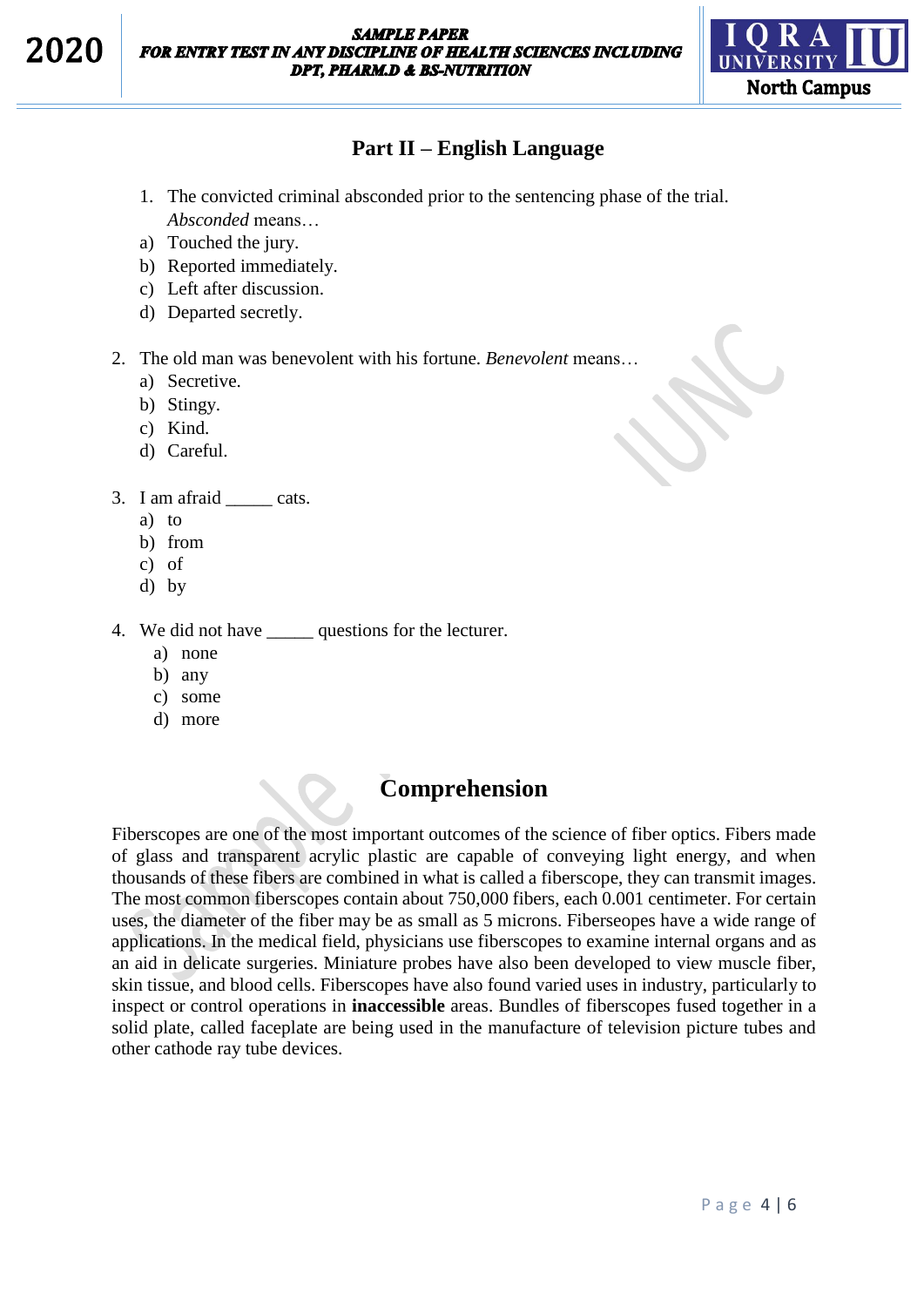**SAMPLE PAPER** FOR ENTRY TEST IN ANY DISCIPLINE OF HEALTH SCIENCES INCLUDING **DPT, PHARM.D & BS-NUTRITION** 



- 1. How do optical fibers carry voice messages?
	- A. By fusing bundles of fiberscopes into a faceplate.
	- B. By converting electrical signals to light pulses
	- C. By sending coordinated electrical pulses through optical fibers
	- D. By using cathode ray tube devices.
- 2. Approximately how many fibers does a fiberscope contain?
	- A. 750.000
	- B. 1.000.000
	- C. 500.000
	- D. 25.000

## **Part III – GK & IQ**

1. \_\_\_\_\_\_\_\_\_\_\_\_\_\_\_\_\_\_\_\_ is the person who develops models for system as per user requirements.

- a. Operators
- b. Database manager
- c. System analyst
- d. Programmer
- 2. Which monarch ruled Great Britain the longest?
	- a. Queen Victoria
	- b. Henry VIII
	- c. Queen Elizabeth
	- d. Charles II
- 3. Rabid dog biting causes:
	- a) Scabies
	- b) Rabies
	- c) Scurvy
	- d) Arthritis